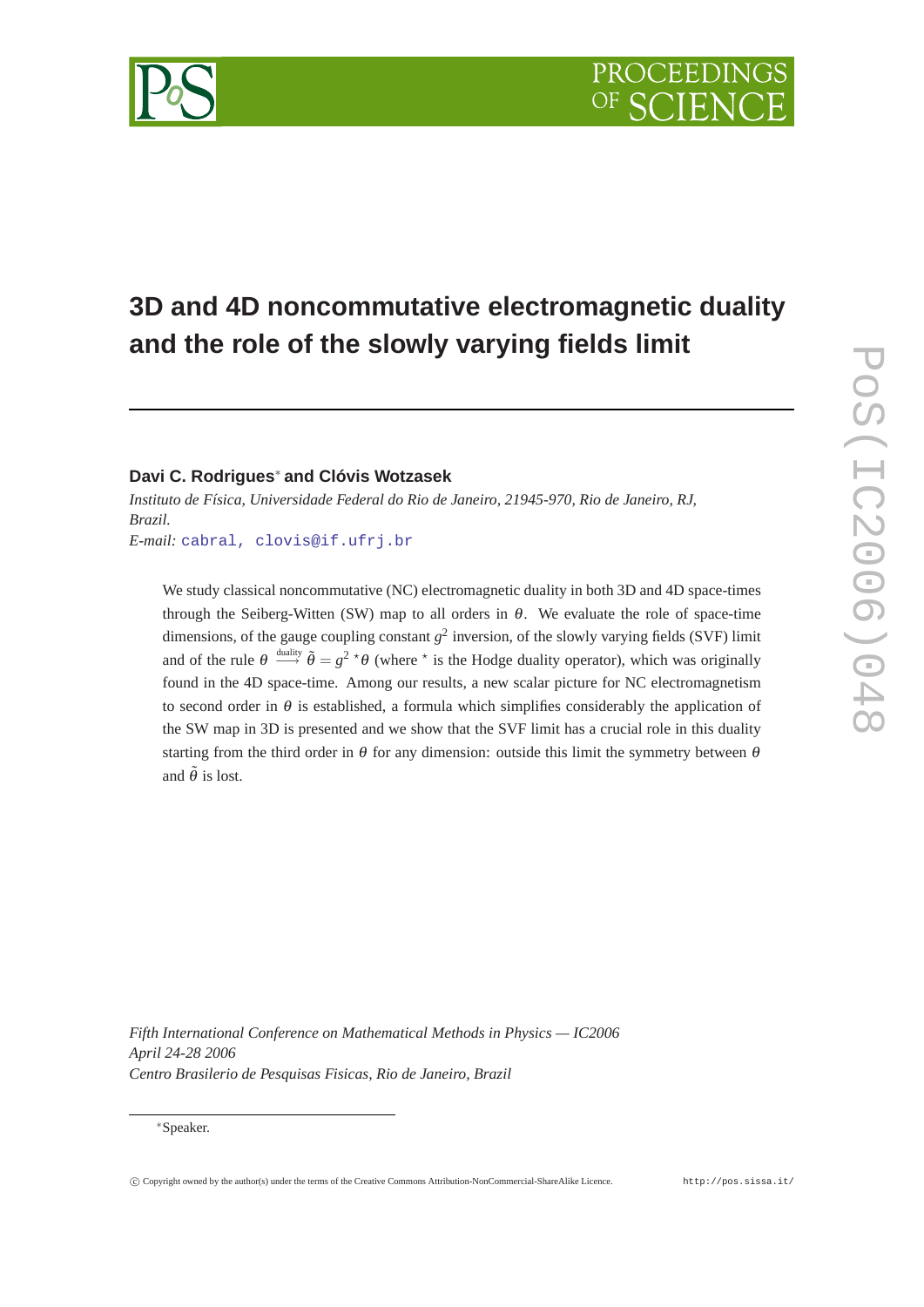#### **1. Introduction**

The classical 4D electromagnetic duality without sources states an exchange between electric and magnetic fields  $[(\vec{E}, \vec{B}) \rightarrow (\vec{B}, -\vec{E})]$ . In regard to the electromagnetic waves this simply implies a  $\pi/2$  rotation, which, without sources, is physically innocuous. The situation is much more involving in nonlinear extensions of electromagnetism. Even without sources the NC electromagnetism is not a free theory and the extension of the mentioned duality leads to nontrivial properties essential to the understanding of the NC gauge theories. In this paper, which specially relies on Ref. [[1](#page-8-0)], we study some of the properties and nontrivial consequences of this duality within the NC field theoretical framework  $<sup>1</sup>$ .</sup>

The first paper to address the issue of 4D NC electromagnetic duality [\[3\]](#page-8-0) employed the Seiberg-Witten (SW) map [\[4\]](#page-8-0) to first order in  $\theta$  and found that the dual action remains the same, except for the inversion of the coupling constant and the exchange of  $\theta$  (the noncommutativity parameter) with  $\tilde{\theta} = g^2 \star \theta$  (where  $g^2$  is the gauge coupling constant and  $\star$  is the Hodge duality operator). This modification on  $\theta$  connects space-like noncommutativity with time-like noncommutativity  $(\theta^{\mu\nu}\theta_{\mu\nu} > 0 \Rightarrow \tilde{\theta}^{\mu\nu}\tilde{\theta}_{\mu\nu} < 0)$  and hence, if  $\theta^{0i} = 0$ , in the dual picture a noncommutativity between time and space emerges, a commonly undesirable feature[[5](#page-8-0)]. Qualitatively, having in mind the  $\pi/2$  rotation of electromagnetic waves in the ordinary case and that  $\theta$  in general determines two preferential directions in space ( $\theta^{0i}$  and  $\varepsilon^{ijk}\theta_{jk}$ ), which interacts with  $\vec{E}$  and  $\vec{B}$  differently, it should be clear that in the NC duality case the rule  $F \to {}^{\star}F$  alone should not lead to another physically equivalent picture in general, some modification in  $\theta$  is indeed necessary to assure duality.

The result of Ref. [\[3\]](#page-8-0) was extended by Ref. [[6\]](#page-8-0) to all orders in  $\theta$  in the slowly varying fields (SVF) limit [[4](#page-8-0), [7\]](#page-8-0), that is, disregarding possible appearence of derivative corrections on *F* in the effective SW mapped action ( $S = S|_{SVF} + O(\partial F)$ ). It was found that the rule  $\theta \to \tilde{\theta}$  persists in that limit to all orders in  $\theta$ .

Many papers have addressed the NC extension of the 3D electromagnetic duality with topological mass [\[8,](#page-8-0) [9,](#page-8-0) [10](#page-8-0), [11\]](#page-8-0) which is a vector/vector duality. The 3D duality we study in this paper, likewise in Ref. [[1\]](#page-8-0), is qualitatively different since it is a vector/scalar duality, which to our knowledge was not explored in a NC context before. Since it does not have topological mass it is easier to compare with the 4D duality.

In this work we extend the 4D NC electromagnetic duality to the 3D space-time and evaluate the necessity of the SVF limit from a classical field theoretical perspective, in order to find what are the fundamental properties of this duality. Many arguments of Ref. [\[3\]](#page-8-0) depend on the spacetime dimension (e.g., the 4D space-time is the only one which  $\theta$  and  $\tau$  $\theta$  are both 2-forms and the *S*-dual massless gauge fields are both 1-forms), therefore a natural question is how the NC electromagnetic duality presents itself in other dimensions, and to what extent the properties of the 4D NC electromagnetic duality can be extended to those. From all possibilities, the 3D space-time seems to be a natural option. In this space-time, we establish to second order in  $\theta$  the dual scalar action (consistently with the rule  $\theta \to {}^{\star} \theta g^2$ ) and we show that many terms of the Seiberg-Witten

<sup>1</sup>From the string theory perspective, *S*-duality of *IIB* strings in the presence of a magnetic background induces a duality between spacially NC Yang-Mills  $\mathcal{N} = 4$  theory with a string model called NCOS (noncommutative open string), as conjectured in Ref. [[2](#page-8-0)]. Although the approaches of Ref. [\[2\]](#page-8-0) and ours are quite different, there are similarities in the resulting dualities, like the exchange of  $\theta$  with  $\star \theta g^2$ . See our Conclusions for further comments.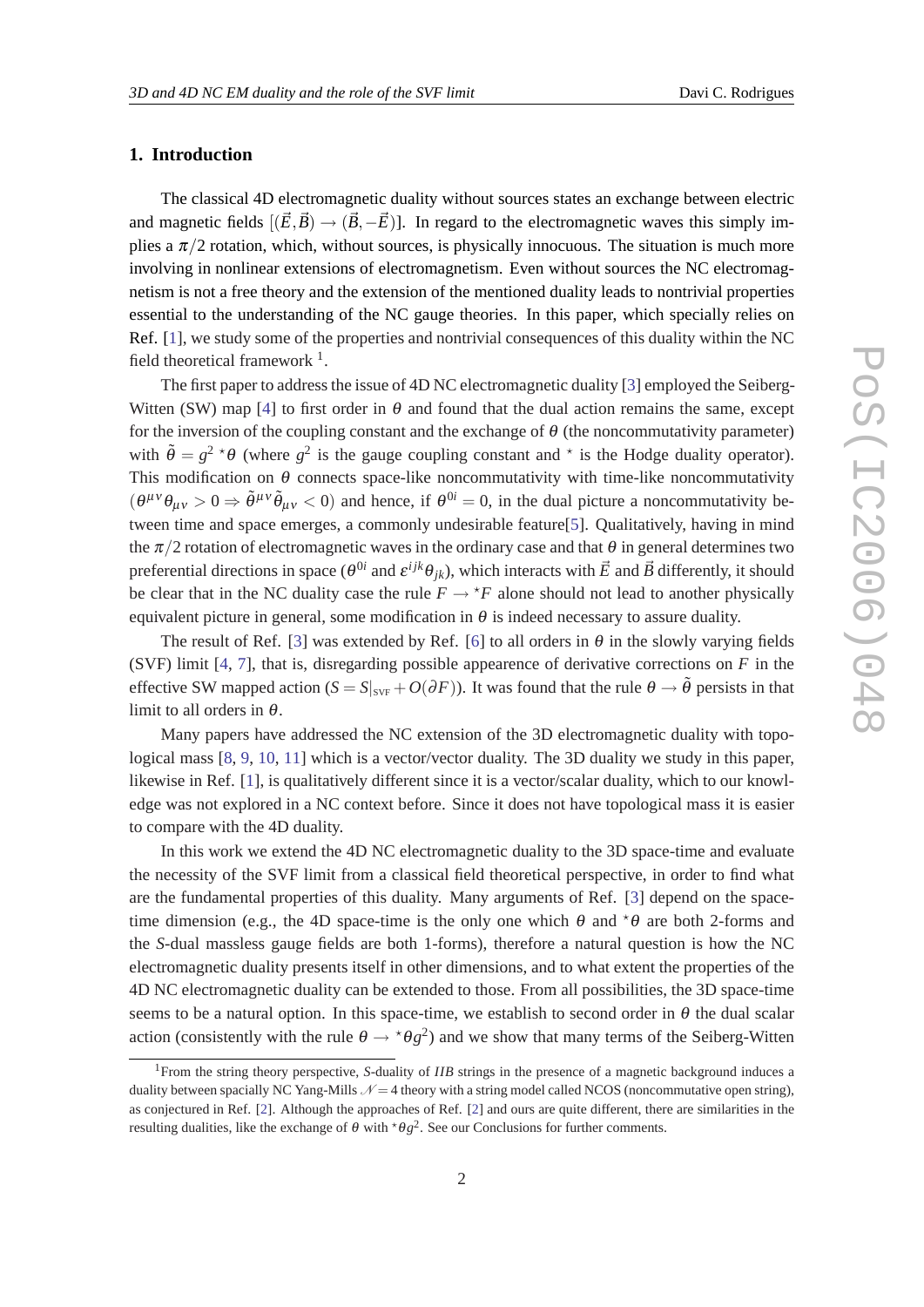<span id="page-2-0"></span>mapped action can be considerably simplified. The necessity of the SVF limit, to preserve the rule  $\theta \to {}^{\star} \theta g^2$  and therefore *S*-duality<sup>2</sup>, starts from the third order in  $\theta$  for any space-time dimension (with  $D > 2$ ).

### **2. Revisiting the 3D electromagnetic duality**

To introduce our framework, we briefly review the electromagnetic duality in 3D ordinary space-time. The electromagnetic theory action with a 1-form source *J* is

$$
S_A[A,J] = \int (a F \wedge {}^{\star} F + e A \wedge {}^{\star} J), \qquad (2.1)
$$

where *A* is the 1-form potential, the field strength *F* satisfies, by definition,  $F = dA$  and  $a =$  $-1/(2g<sup>2</sup>)$ . To preserve gauge invariance and to satisfy the continuity equation,  $\star J$  must be a closed 2-form.

As usual, the dynamics of the electromagnetic fields comes from the equation of motion and the Bianchi identity, namely,

$$
d^*F = -\frac{e}{2a} * J \quad \text{and} \quad dF = 0. \tag{2.2}
$$

Except for the sign of the first equality, the above equations are valid in any space-time dimension. One may introduce an electric vector  $\vec{E}$  and a magnetic pseudo-scalar *B* in 2D space and search for duality in these grounds [[1](#page-8-0)], but here we will follow the master action (or Lagrangian) approach[[12\]](#page-8-0). Consider the action

$$
S_M[F,\phi] = \int \left[ aF \wedge \left( {}^{\star}F + \frac{e}{a} \Lambda \right) - d\phi \wedge F \right], \tag{2.3}
$$

where  $F$ ,  $\Lambda$  and  $\phi$  are regarded as independent 2-form, 1-form and 0-form respectively, and  $\Lambda$  is not a dynamical field. Equating to zero the variation of the above action with respect to  $\phi$ , we obtain  $dF = 0$ . This implies, in Minkowski space, that  $F = dA$ . Replacing *F* by *dA* and setting  $\tau J = d\Lambda$ , *S<sub>M</sub>* becomes equivalent to the action in Eq. (2.1).

On the other hand, the variation of Eq.(2.3) with respect to *F* produces

$$
{}^{\star}F = \frac{1}{2a} \left( d\phi - e\Lambda \right). \tag{2.4}
$$

Inserting Eq.(2.4) into the master action  $S_M$  (and recalling  $\star \star = 1$  for any differential form in the dealt space-time), we find

$$
S_M[F,\phi] \leftrightarrow -\frac{1}{4a} \int (d\phi - e\Lambda) \wedge^* (d\phi - e\Lambda) = S_{\phi_{\Lambda}}[\phi]. \tag{2.5}
$$

We use the symbol " $\leftrightarrow$ " instead of "=" to be clear that equivalence of actions (functionals) is to be understood as a correspondence between their equations of motion; that is, if  $S_1 \leftrightarrow S_2$ , the set

<sup>2</sup> In the sense of a global inversion of the coupling constant (string *S*-duality is not of concern in this approach).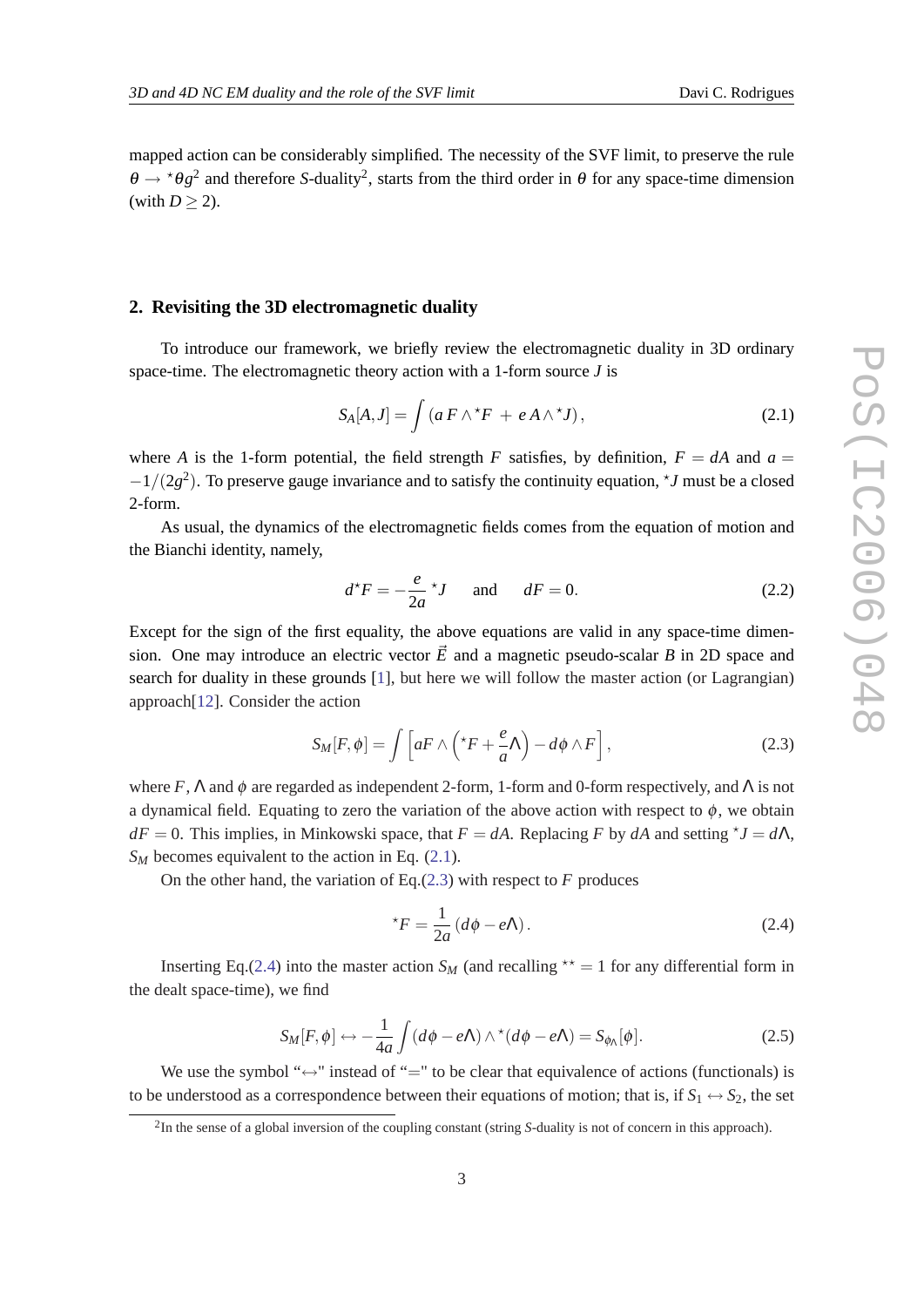<span id="page-3-0"></span>of equations of  $S_1$  can be manipulated, using its own equalities, or inserting new redundant ones, to become the set of equations of  $S_2$  (the inverse also proceeds).

The two equations of motion of  $S_M$  ( $dF = 0$  and Eq.[\(2.4](#page-2-0))) generate a map between the equations of motion of  $S_A$  and  $S_\phi$ , viz,

$$
^{\star}dA = \frac{1}{2a} \left( d\phi - e\Lambda \right). \tag{2.6}
$$

Applying *d* on both sides, we find Eq.([2.2](#page-2-0)), while the application of  $d^*$  results in  $d^*d\phi = ed^*\Lambda$ , which is the equation of motion of  $S_{\phi}$ .

#### **3. 3D NC electromagnetic duality to second order in** θ

The NC version of the  $U(1)$  gauge theory, whose gauge group we denote by  $U_*(1)$ , is given by [[13\]](#page-8-0)

$$
S_{\hat{A}^*} = a \int \hat{F} \wedge_* {}^{\star} \hat{F}, \qquad (3.1)
$$

where *a* is a constant,  $\hat{F} = d\hat{A} - i\hat{A} \wedge_{*} \hat{A} = \frac{1}{2}$  $\frac{1}{2}(\partial_{\mu}\hat{A}_{\nu} - \partial_{\nu}\hat{A}_{\mu} - i[\hat{A}_{\mu},\hat{A}_{\nu}]_{*})dx^{\mu} \wedge dx^{\nu}, [A,B]_{*} = A*B -$ *B*∗*A* and

$$
(A*B)(x) = \exp\left(\frac{i}{2}\theta^{\mu\nu}\partial_{\mu}^{x}\partial_{\nu}^{y}\right)A(x) B(y)|_{y \to x}
$$
\n(3.2)

is the Moyal product. In particular,  $[x^{\mu},x^{\nu}]_{*} = i\theta^{\mu\nu}$ .  $(\theta^{\mu\nu})$  can be any real and constant antisymmetric matrix.

Since  $d\hat{F} \neq 0$ , previous duality arguments cannot be directly applied. In order to employ them we will resort to the Seiberg-Witten (SW) map. Seiberg and Witten have shown that there must exist a map between  $U_*(N)$  and  $U(N)$  gauge theories [[4](#page-8-0)]; therefore, denoting their gauge fields by  $\hat{A}$  and  $A$  respectively, it should comply with

$$
\delta_{\hat{\lambda}}\hat{A}(A) = \hat{A}(A + \delta_{\lambda}A) - \hat{A}(A),\tag{3.3}
$$

where  $\hat{A} \in u_*(N)$  and  $A \in u(N)$ , i.e., for  $N = 1$ ,  $\hat{A}$  transforms as  $\delta_{\hat{\lambda}}\hat{A} = d\hat{\lambda} - 2i\hat{A} \wedge_* \hat{\lambda}$  and A as  $\delta_{\lambda}A = d\lambda$ . While the  $U_*(1)$  theory depends on  $\theta$  only through the Moyal products, the mapped  $U(1)$  theory only uses ordinary products and depends explicitly on  $\theta$ . As a corollary, also useful to our purposes, this map provides a more direct treatment of the observables [\[14](#page-8-0)]. While  $\hat{F} \longrightarrow$  $S_* \times \hat{F} \times S_*^{\dagger}$  under gauge transformations  $(S_* \in U_*(1)), F$  is gauge invariant:  $F \longrightarrow S F S^{\dagger} = F$  $(S \in U(1))$ . In short, the mapped  $U(1)$  theory satisfies the identity  $dF = 0$  and *F* is a observable.

To second order in  $\theta$ , for the  $U(1)$  case, the SW mapped action of (3.1) reads<sup>3</sup> [[15,](#page-9-0) [3,](#page-8-0) [9\]](#page-8-0)

$$
S_{A_{\theta}} = \frac{a}{2} \int \left[ F^{\mu\nu} F_{\mu\nu} \left( 1 - \frac{1}{2} \theta^{\mu\nu} F_{\mu\nu} \right) + 2 \operatorname{tr}(FF\theta F) + L_{\theta^2} \right] d^D x, \tag{3.4}
$$

<sup>&</sup>lt;sup>3</sup>Note that Ref.<sup>[\[3\]](#page-8-0)</sup> uses a different convention in the differential forms constant factors.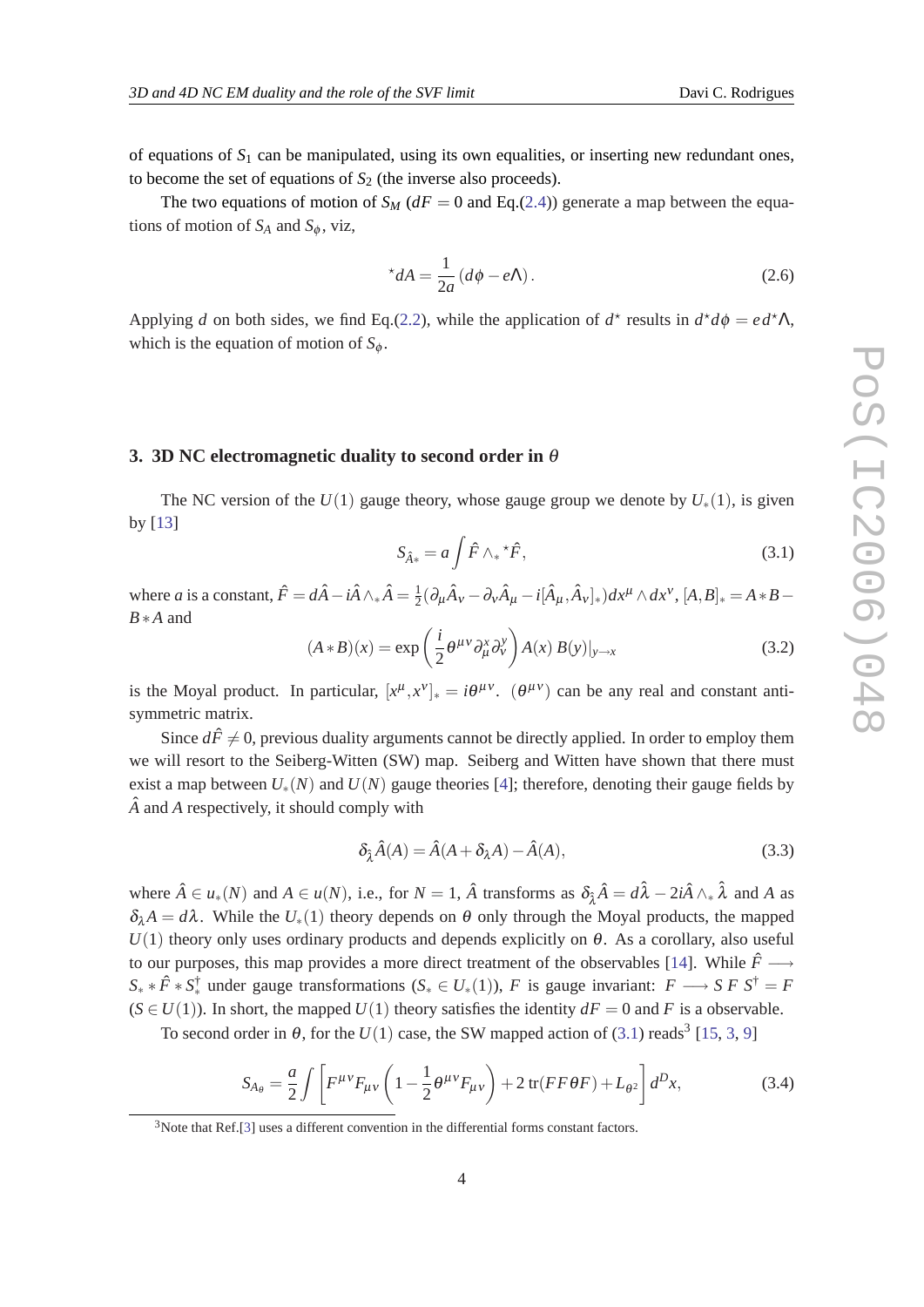<span id="page-4-0"></span>with *D* the space-time dimension,

$$
L_{\theta^2} = -2 \operatorname{tr}(\theta F \theta F^3) + \operatorname{tr}(\theta F^2 \theta F^2) + \operatorname{tr}(\theta F) \operatorname{tr}(\theta F^3) - \frac{1}{8} \operatorname{tr}(\theta F)^2 \operatorname{tr}(F^2) +
$$
  
 
$$
+ \frac{1}{4} \operatorname{tr}(\theta F \theta F) \operatorname{tr}(F^2)
$$
(3.5)

and  $tr(AB) = A_{\mu\nu}B^{\nu\mu}$ ,  $tr(ABCD) = A_{\mu\nu}B^{\nu\lambda}C_{\lambda\kappa}D^{\kappa\mu}$  *etc.* 

Fortunately, in the 3D space-time, the above expression can be considerably simplified. A direct computation shows that  $tr(FF\theta F) = \frac{1}{2}tr(FF)$   $tr(F\theta)$  for any *F* and  $\theta$ . With some reflection this relation can be generalized to

$$
tr(AB_1AB_2...AB_n) = \left(\frac{1}{2}\right)^{n-1} \prod_{k=1}^n tr(AB_k),
$$
 (3.6)

for any anti-symmetric 2-rank tensors  $A$ ,  ${B<sub>k</sub>}$ . Therefore,

$$
L_{\theta^2} = \frac{1}{4} \text{tr}(FF) \text{ tr}(\theta F)^2.
$$
 (3.7)

Exploiting the Bianchi identity, we propose the following master action to second order in  $\theta$ :

$$
S_{M_{\theta}}[F,\phi] = \int \left[ a^{\star} F \wedge F \left( 1 + \langle \theta, F \rangle - \langle \theta, F \rangle^2 \right) - d\phi \wedge F \right], \tag{3.8}
$$

where  $\langle , \rangle$  is the scalar product between differential forms<sup>4</sup>, in particular  $\langle F, \theta \rangle = \langle f \rangle^* F \wedge \theta =$ 1  $\frac{1}{2}\theta^{\mu\nu}F_{\mu\nu}$ . Other master actions are possible [\[1\]](#page-8-0).

The variation of  $S_{M_{\theta}}[F, \phi]$  in respect to  $\phi$  leads to  $dF = 0$ , which implies  $F = dA$ ; inserting this result into  $S_{M_{\theta}}$ ,  $S_{A_{\theta}}$  is obtained. To settle the other side of duality, the variation in regard to *F* is evaluated, leading to a nontrivial NC extension of Eq.[\(2.4\)](#page-2-0) without source, namely,

$$
{}^{*}F = \frac{d\phi}{2a} \left( 1 - \frac{\langle \theta, {}^{*}d\phi \rangle}{2a} - 3 \frac{\langle \theta, {}^{*}d\phi \rangle^{2}}{4a^{2}} + \langle \theta, \theta \rangle \frac{\langle d\phi, d\phi \rangle}{8a^{2}} \right) - \\ -{}^{*}\theta \frac{\langle d\phi, d\phi \rangle}{8a^{2}} \left( 1 - 5 \frac{\langle \theta, {}^{*}d\phi \rangle}{2a} \right). \tag{3.9}
$$

The scalar action which describes NC electromagnetism to second order in  $\theta$  then reads

$$
S_{\phi_{\theta}} = -\frac{1}{4a} \int d\phi \wedge^* d\phi \left( 1 - \langle \tilde{\theta}, d\phi \rangle + 3 \langle \tilde{\theta}, d\phi \rangle^2 + \frac{1}{4} \langle \tilde{\theta}, \tilde{\theta} \rangle \langle d\phi, d\phi \rangle \right), \tag{3.10}
$$

where  $\tilde{\theta} = \pm \theta / 2a$ .

The correspondence of the equations of motion between vector and scalar models, as expected, is given by  $F = dA$  together with Eq.(3.9) (and its inverse).

This duality to second order in  $\theta$  shows the exchange of the coupling constant *a* with its inverse and that this inversion only occurs if a certain rescaling of  $\theta$  is assumed, which happens if  $\theta \longrightarrow \tilde{\theta}$ . This rule is the one found when studying the S-duality of NC field theories in 4D space-time in the

<sup>&</sup>lt;sup>4</sup>In odd dimensional Minkowski space, the internal product of two n-forms *A* and *B* is defined by  $\langle A, B \rangle$  =  ${}^{\star}({}^{\star}A\wedge B)=\frac{1}{n!}A_{\mu_1\ldots\mu_n}B^{\mu_1\ldots\mu_n}.$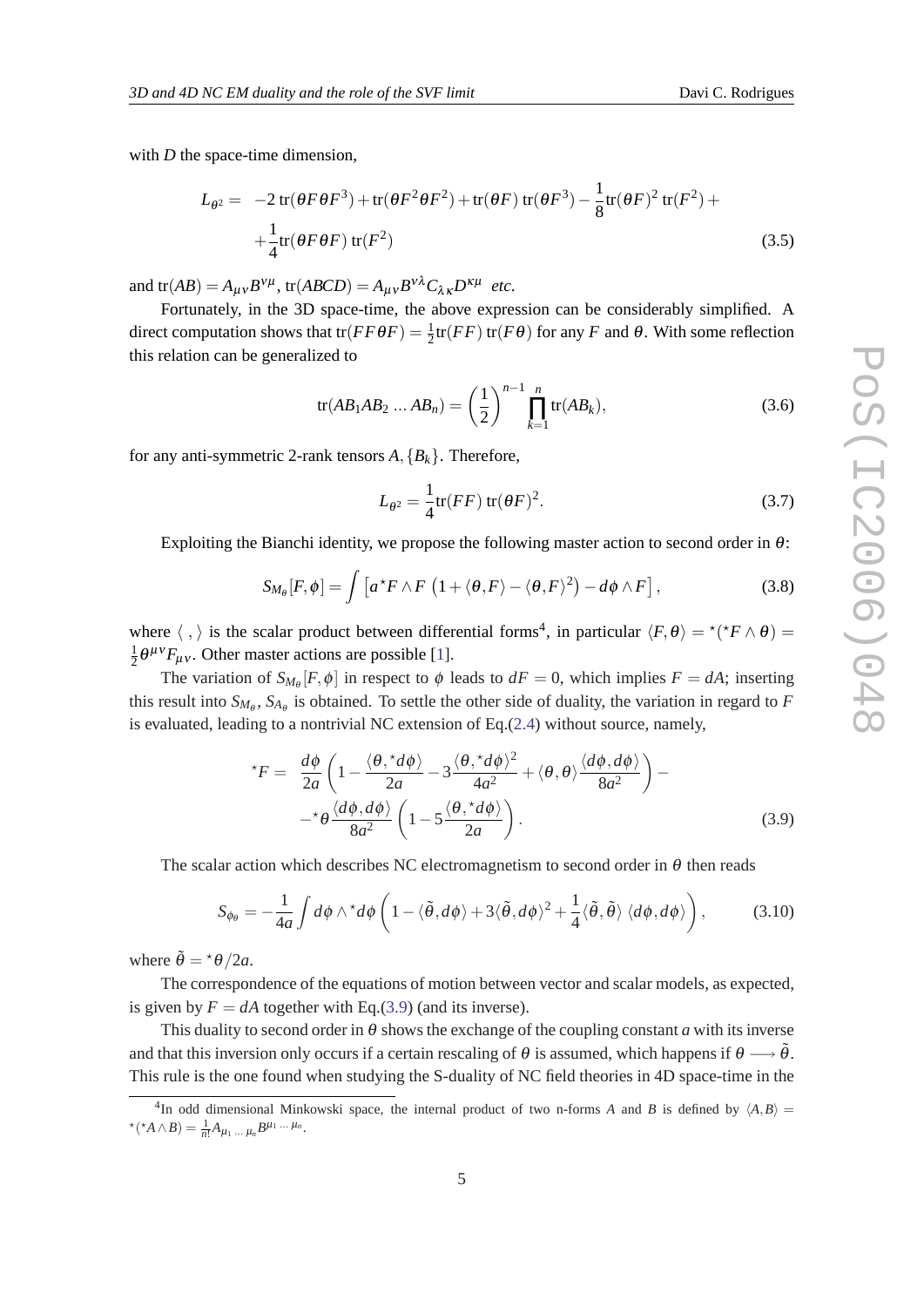following contexts: to first order in  $\theta$  [\[3](#page-8-0)], in the slowly varying fields limit [\[6\]](#page-8-0) and as a consequence of the IIB string S-duality [[2\]](#page-8-0). In the 3D space-time in particular it rotates the privileged spacial direction by<sup>5</sup>  $\pi/2$ . If no spacial privileged direction is present ( $\theta^{0i} = 0$ ), then duality preserves spacial isotropy.

The action [\(3.10](#page-4-0)) presents the 3D NC electromagnetism in the scalar picture up to second order in  $\theta$  and shows that the rule  $\theta \rightarrow \tilde{\theta}$  plays an important role in 3D NC electromagnetism duality in regard to classical S-duality. In the next section we investigate to what extent the interchange between  $\theta$  and  $\tilde{\theta}$  through duality is exact.

#### **4. Third and higher order duality and the role of the SVF limit**

NC gauge theories have a very interesting connection with general relativity, for coordinate transformations are achieved through gauge transformations (see [[16\]](#page-9-0) for a recent review). Nevertheless the SW map states an equivalence between NC gauge theories and ordinary gauge theories. The correspondence of the last with general relativity can be recovered by assuming that the  $\theta$  dependent terms induced by the SW map are nonlinear-field-dependent metric corrections [[17\]](#page-9-0). The realization of this idea to any order in  $\theta$ , in the SVF limit, was done in Ref. [\[7\]](#page-8-0). According with this approach, the SW map establish an equivalence between the NC electromagnetic action  $\int \hat{F} \wedge_* {}^{\star} \hat{F}$ with a certain commutative electromagnetism in a curved space-time which reads  $\int F \wedge^2 F$ , where  $\hat{\tau}$  stands for a Hodge duality operator evaluated with a metric which depends on *F* and <sup>6</sup>  $\theta$ .

In the SVF limit, to any order in  $\theta$  and in any space-time dimension, no contribution of  $\partial F$ appears in the mapped action. Moreover, since the SW mapped action must be invariant under  $U(1)$  gauge transformations<sup>7</sup> the gauge potentials *A*'s should only appear inside the field strengths *F*'s. Therefore, applying formula ([3.6\)](#page-4-0), in the 3D space-time the general term of the SW map can be written as

$$
a c_n \int F \wedge {}^{\star}F \langle F, \theta \rangle^n, \tag{4.1}
$$

where  $c_n \in \mathbb{R}$ .

When evaluating 3D duality, one should notice that, since the term of  $n<sup>th</sup>$  order in  $F$  occurs in (4.1) proportionally to  $\theta^{n-2}$ , for each  $\phi$  which appears in the dual scalar action there will correspond a factor  $1/a$  and in the term of n<sup>th</sup> power in  $\phi$  there will be a term of  $(n-2)$ <sup>th</sup> order in  $\theta$ ; therefore the rule  $\theta \longrightarrow \tilde{\theta} = \pm \theta/2a$  will assure a global inversion of the coupling constant, likewise previously stated up to the second order in  $\theta$ . Furthermore it should be clear that, to any order in θ, this rule is such that in the dual picture no explicit reference to θ,  $*θ$  or  $*θ$  is necessary,  $θ$  can be seen as the fundamental parameter of the dual picture. Therefore in the 3D space-time with the SVF limit the rule of interchanging  $\theta$  with  $\tilde{\theta}$  through duality remains exact to any order in  $\theta$ .

<sup>&</sup>lt;sup>5</sup>In the 3D space-time  $\theta$  determines a single privileged direction in space given by  $(\vec{\theta})^i = \theta^{0i}$ , which is orthogonal to the privileged direction given by  $* \theta$ .

<sup>&</sup>lt;sup>6</sup>In component notation this reads [\[7\]](#page-8-0)  $\int \sqrt{|g|} g^{\mu\nu} g^{\alpha\beta} F_{\mu\alpha} F_{\nu\beta}$  with  $g_{\mu\nu} = \eta_{\mu\nu} + (F\theta)_{\mu\nu}$ ,  $g = \det(g_{\mu\nu})$  and  $\eta = \text{diag}(+ - - \dots).$ 

<sup>7</sup>And its structure is not dimensional dependent.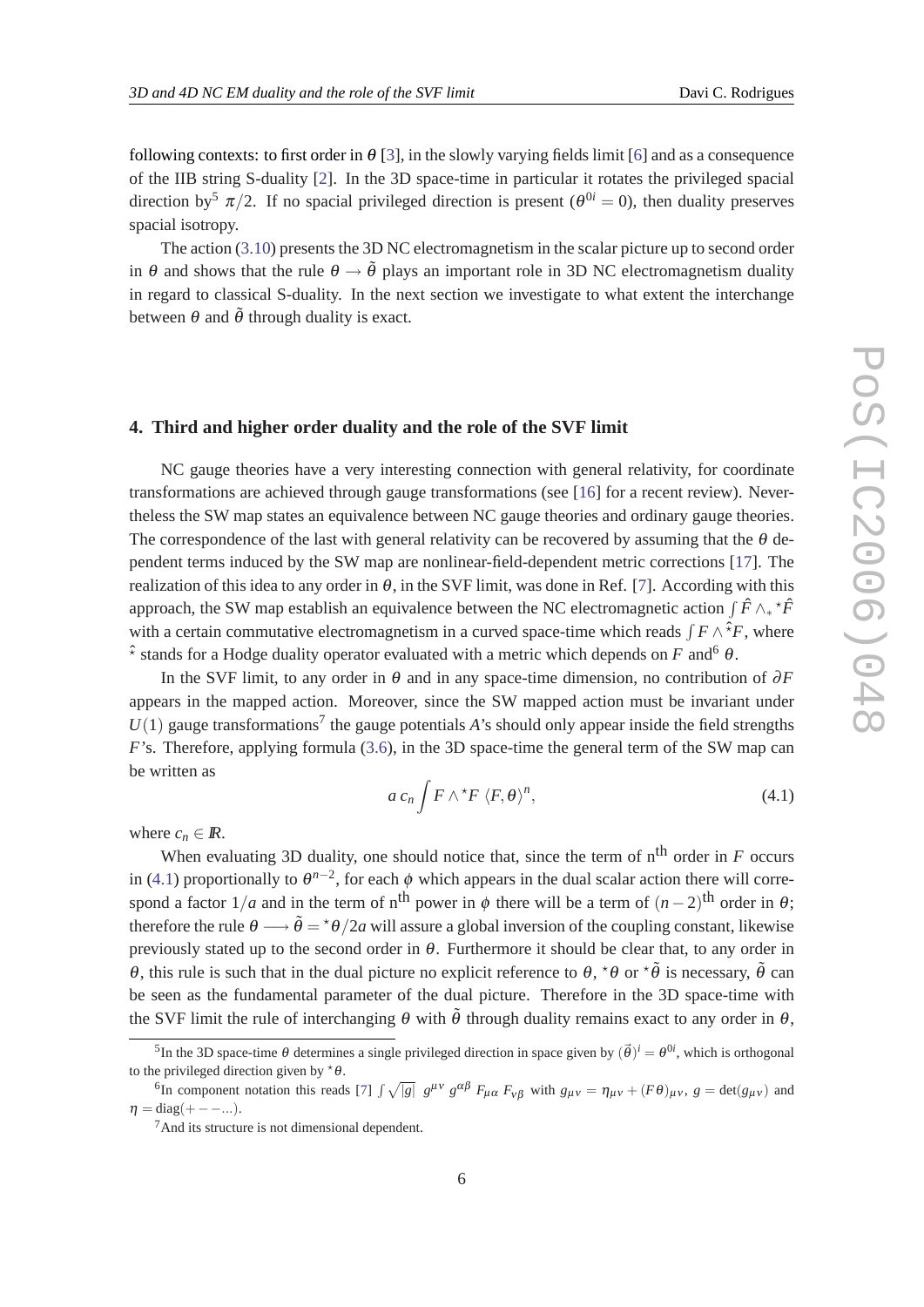<span id="page-6-0"></span>likewise in the 4D case. Additionally, one may write the dual scalar action as  $\int d\phi \wedge^{\tilde{\star}} d\phi$ , where  $\tilde{\star}$ is an extension of the Hodge duality operator in 3D space-time which depends on  $d\phi$  and  $\tilde{\theta}$ .

A natural question that emerges here is if the SVF limit has any role in the study of this duality. Up to the second order in  $\theta$  no contribution of  $\partial F$  appears in the SW mapped action. However, as we will show, starting from the third order expansion in  $\theta$ , terms with more derivatives than potentials appear in the SW map of  $\hat{F}$  and are present in  $L_{\theta^3}$ . These factors spoil the last suggested symmetry between  $\theta$  and  $\tilde{\theta}$ . To infer these terms, we will use the following SW differential equation [\[4\]](#page-8-0)

$$
\delta\hat{F}_{\mu\nu}(\theta) = \frac{1}{4}\delta\theta^{\alpha\beta} \left[2\hat{F}_{\mu\alpha}*\hat{F}_{\nu\beta} + 2\hat{F}_{\nu\beta}*\hat{F}_{\mu\alpha} - \hat{A}_{\alpha}*(\hat{D}_{\beta}\hat{F}_{\mu\nu} + \partial_{\beta}\hat{F}_{\mu\nu}) - \right. \tag{4.2}
$$
\n
$$
-(\hat{D}_{\beta}\hat{F}_{\mu\nu} + \partial_{\beta}\hat{F}_{\mu\nu})*\hat{A}_{\alpha}\right].
$$

Expanding  $\hat{F}$  and  $\hat{A}$  in powers of  $\theta$ , to third order it reads

$$
\delta \hat{F}^{(3)}_{\mu\nu}(\theta) = -\frac{1}{4} \delta \theta^{\alpha\beta} \theta^{\alpha'\beta'} \theta^{\alpha''\beta''} \left( \partial_{\alpha'} \partial_{\alpha''} F_{\mu\alpha} \partial_{\beta'} \partial_{\beta''} F_{\nu\beta} - \partial_{\alpha'} \partial_{\alpha''} A_{\alpha} \partial_{\beta'} \partial_{\beta''} \partial_{\beta} F_{\mu\nu} \right) + \dots \quad (4.3)
$$

Where  $F_{\mu\nu} = \hat{F}_{\mu\nu}^{(0)}$  and  $A_{\mu} = A_{\mu}^{(0)}$ . Only the terms with more derivatives than fields were written in the above expression. Inserting this result into Eq.[\(3.1](#page-3-0)), the only terms of  $L_{\theta^3}$  which have more derivatives than fields are in the following expression<sup>8</sup>

$$
\theta^{\alpha\beta}\theta^{\alpha'\beta'}\text{tr}(\partial_{\alpha}\partial_{\alpha'}F\ \theta\ \partial_{\beta}\partial_{\beta'}F\ F) - \frac{1}{4}\theta^{\alpha\beta}\theta^{\alpha'\beta'}\text{tr}(F\theta)\text{tr}(\partial_{\alpha}\partial_{\alpha'}F\ \partial_{\beta}\partial_{\beta'}F). \tag{4.4}
$$

Once again, in the 3D space-time a considerable simplification is possible. In the 3D spacetime, the expression  $(4.4)$  is equal to

$$
\frac{1}{4} \theta^{\alpha\beta} \theta^{\alpha'\beta'} \operatorname{tr}(\partial_{\alpha}\partial_{\alpha'} F \partial_{\beta}\partial_{\beta'} F) \operatorname{tr}(F\theta). \tag{4.5}
$$

A careful analysis shows that (4.4) [likewise (4.5)] is not identically null nor is a surface term in any space-time with dimension greater than one [\[1\]](#page-8-0). This result is in contradiction with a certain proposition of Ref. [\[19\]](#page-9-0), see our Conclusions for more details.

Since  $F = \frac{\star}{d\phi}/(2a) + O(\theta)$ , to third order in  $\theta$  the contribution of (4.5) to the scalar action reads

$$
\int d^3x \, \frac{a}{2(2a)^3} \, \theta^{\alpha\beta} \theta^{\alpha'\beta'} \theta^{\nu\lambda} \, (\partial_\alpha \partial_{\alpha'} \partial_\mu \phi) \, (\partial_\beta \partial_{\beta'} \partial^\mu \phi) \, \epsilon_{\nu\lambda\rho} \partial^\rho \phi. \tag{4.6}
$$

This term violates the symmetry between  $\theta$  and  $\tilde{\theta}$ . It is natural to change the third  $\theta$  above to  $\tilde{\theta}$ , which will lead to preservation of the classical *S*-duality, nevertheless this transformation is rather artificial and leaves the dual picture as dependent of  $\theta$  and  $\tilde{\theta}$ , which, in particular, for  $\theta^{0i} \neq 0$  will insert a new privileged direction in the dual picture. On the other hand, changing all the above three  $\theta$ 's to  $\tilde{\theta}$ 's will spoil the global inversion of the coupling constant. It is easy to see that similar arguments are valid to the 4D space-time.

<sup>8</sup>This solution can also be inferred by the results of Ref.[\[18](#page-9-0)], Section 3.2, in which the SW map is expanded in powers of *A*.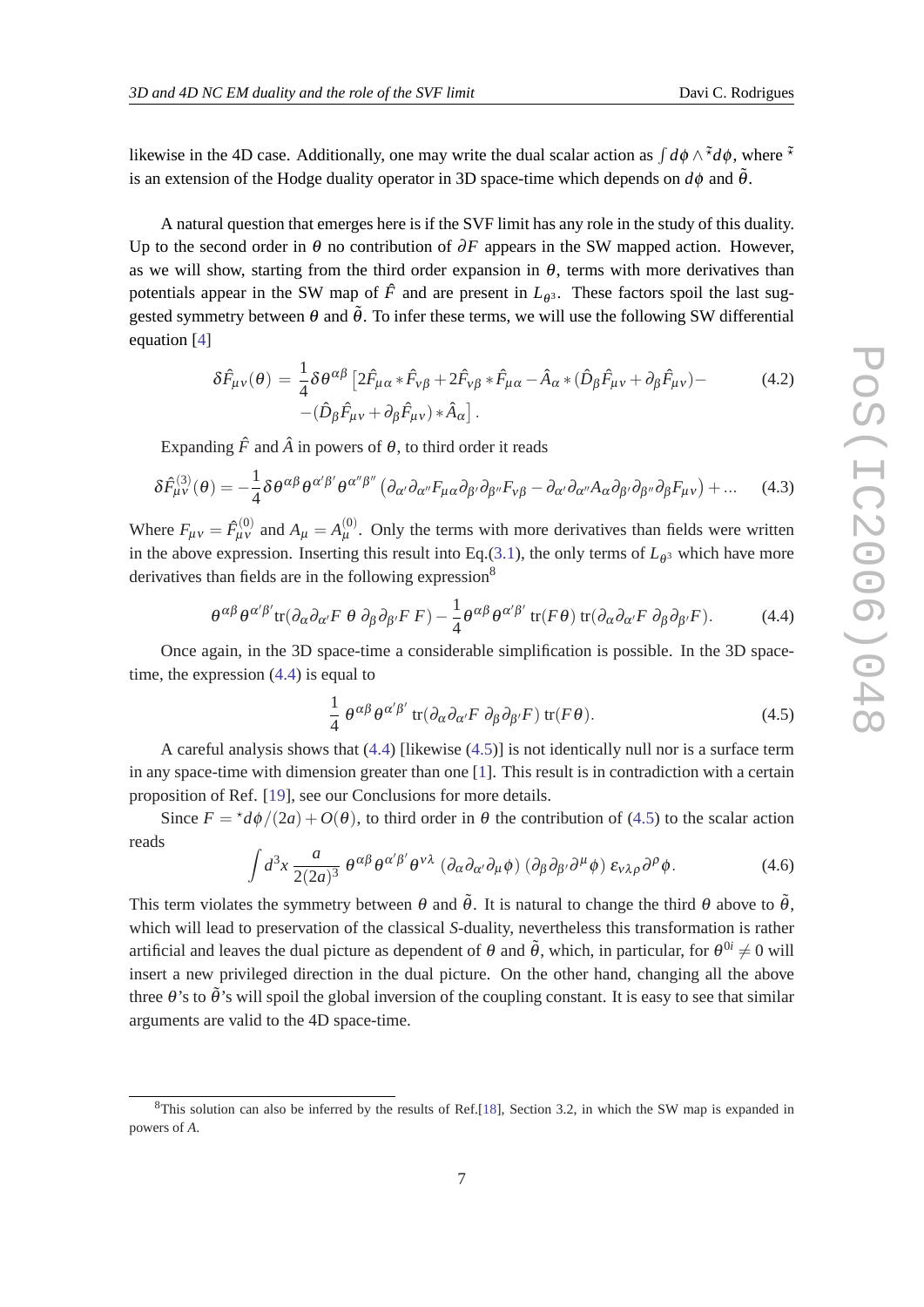## **5. Conclusions**

We established, to second order in  $\theta$ , the scalar description of the 3D NC electromagnetic theory ([3.10\)](#page-4-0), which is usually described by the gauge model ([3.1](#page-3-0)). In order to achieve this result, and some subsequent ones, we found and employed the formula ([3.6](#page-4-0)), which significantly simplifies the Seiberg-Witten (SW) mapped action in 3D space-time. The rule  $\theta \stackrel{\text{duality}}{\longrightarrow} \tilde{\theta} = g^2 \, {}^{\star}\theta$  was extended to the 3D space-time up to the second order in  $\theta$  or to all orders in  $\theta$  in the slowly varying fields (SVF) limit; outside this limit and starting from the third order expansion in  $\theta$ , as shown in the last section, this rule is incompatible with classical *S*-duality.

Currents can be easily inserted in this duality, along the lines of Sec.2, if it is assumed a  $\theta$  nondependent coupling like *A*∧ ? *J* in the mapped action. Nevertheless, this violates correspondence with the  $U_*(1)$  theory, which asserts the coupling  $\hat{A} \wedge_* {}^{\star} \hat{J}$ , whose map was found in Ref.[\[20](#page-9-0)].

In the previous section we show, by means of a straightforward calculation, that the SW differential equation [\(4.2\)](#page-6-0) leads to the appearance of terms with more derivatives than fields in the third order expansion. These terms were applied into the NC electromagnetic Lagrangian  $(L_{\hat{A}_*})$ and the resulting terms were stated in [\(4.4\)](#page-6-0). Perhaps surprisingly, these terms are not null nor are surface terms, as carefully shown in Ref.  $[1]^9$  $[1]^9$ . This result is not in agreement with the first part of a proposition in Ref.[[19\]](#page-9-0). We think our result should be considered as a counter-example to it. Indeed, the first part of Proposition 3.1 does not seem to be correct in general [\[22](#page-9-0)]. However, it should be stressed that it clearly holds in the slowly varying fields limit and, in this limit, it is compatible with our results; moreover, any results which depend on that proposition are perfectly valid in that limit.

The SW map can be used as a convenient tool to extract local gauge invariant quantities from the NC gauge field theories [\[14](#page-8-0)]. An interesting question is if in general the SW map removes all the nonlocality of the original NC gauge theory. Our answer is no. Outside the SVF limit according with an immediate extension of our previous Section, there appears in the action terms whose number of derivatives is proportional to the power of θ, so only disregarding terms with ∂*F* one can achieve a local action exact in  $\theta$  obtained through the SW map.

As previously stated, this work does not aim to resolve string *S*-duality issues in the presence of a magnetic background, like Ref. [[2\]](#page-8-0) does. However, a certain exchange of  $\theta$  with  $\star \theta g^2$ , among other similarities, occurs in both cases. According with our result, this exchange only occurs to all orders in  $\theta$  in the SVF limit. At the moment it is not clear to us if our result has consequences to the string *S*-duality of NC theories since, among other possibilities, we may have come across a pathological feature of the Seiberg-Witten map [[23\]](#page-9-0).

## **Acknowledgments**

This work is partially supported by PRONEX/CNPq. DCR thanks FAPERJ (Brazilian research agency) for financial support. We thank Prof. R. Banerjee and Prof. V. Rivelles for useful comments and Prof. S.L. Cacciatori and collaborators for their attention to our problem and their cordial answer.

 $<sup>9</sup>$ In general the Seiberg-Witten map is not unique[\[21](#page-9-0)], nevertheless the additional terms do not influence this analy-</sup> sis.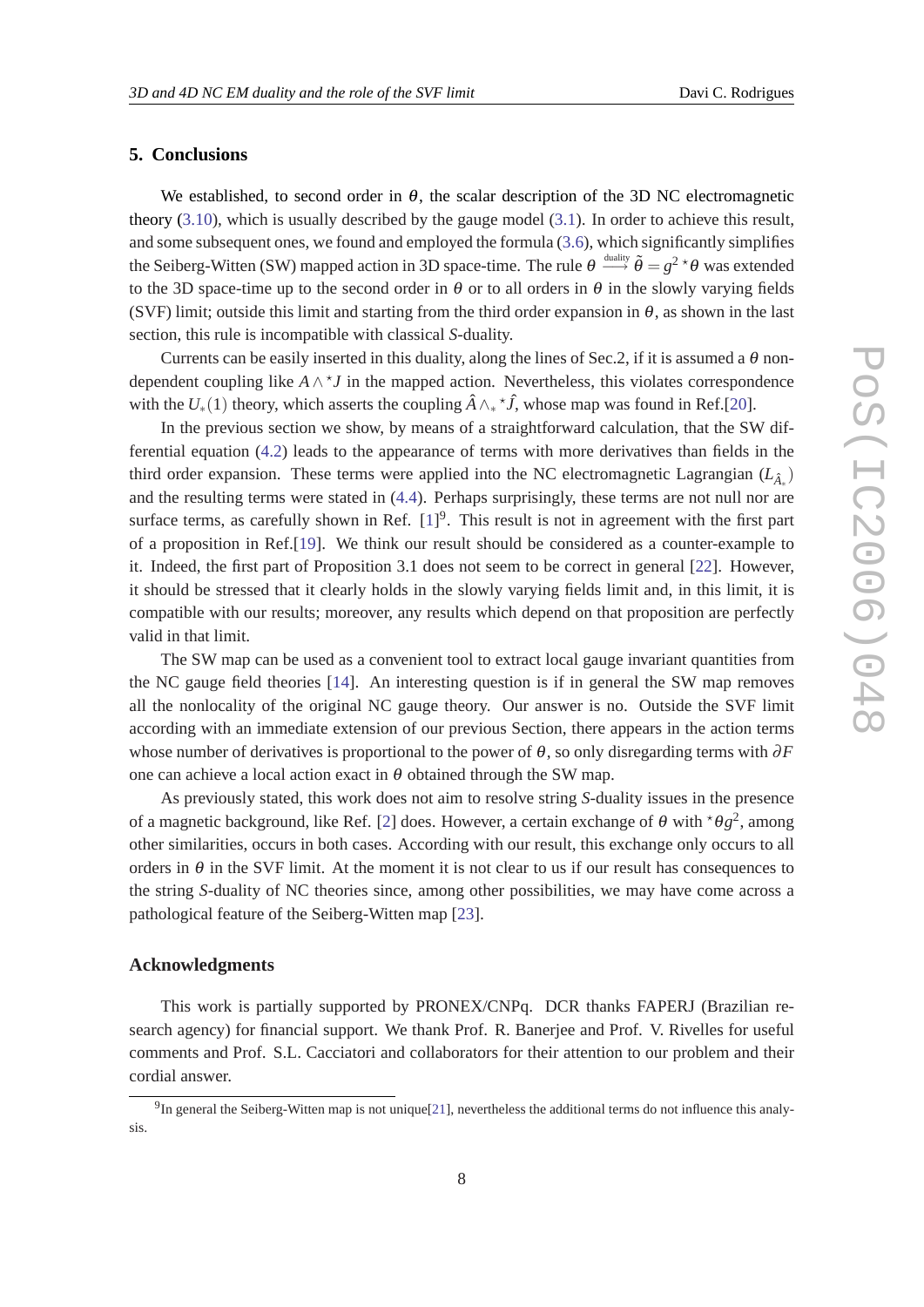#### <span id="page-8-0"></span>**References**

- [1] D.C. Rodrigues, C. Wotzasek, *Issues on 3D noncommutative electromagnetic duality*, Phys.Rev. D **74** (2006) 085027 [hep-th/0603027].
- [2] R. Gopakumar, J. Maldacena, S. Minwalla, *A. Strominger, S-Duality and Noncommutative Gauge Theory*, JHEP **06** (2000) 036 [hep-th/0005048].
- [3] O.J. Ganor, G. Rajesh, S.Sethi, *Duality and Non-Commutative Gauge Theory*, Phys.Rev. D **62** (2000) 125008 [hep-th/0005046].
- [4] S. Seiberg, E. Witten, *String Theory and Noncommutative Geometry*, JHEP **09** (1999) 032 [hep-th/9908142].
- [5] J. Gomis and T. Mehen, *Space-Time Noncommutative Field Theories And Unitarity*, Nucl.Phys.B **591** (2000) 265 [hep-th/0005129].
- [6] P. Aschieri, *Duality rotations and BPS monopoles with space and time noncommutativity, Nucl.Phys.B617 : 321-347, 2001 [hep-th/0106281]; On duality rotations in lightlike noncommutative electromagnetism*, Mod.Phys.Lett.A **16** (2001) 163 [hep-th/0103150].
- [7] R. Banerjee, H.S. Yang, *Exact Seiberg-Witten map, induced gravity and topological invariants in noncommutative field theories*, Nucl.Phys.B **708** (2005) 434-450 [hep-th/0404064].
- [8] S. Ghosh, *Gauge Invariance and Duality in the Noncommutative Plane*, Phys. Lett. B **558** (2003)245, [hep-th/0210107]; *Bosonization in the Noncommutative Plane*, Phys. Lett. B **563** (2003) 112 [hep-th/0303022]; M. B. Cantcheff, P. Minces, *Duality between noncommutative Yang-Mills-Chern-Simons and nonAbelian selfdual models*, Phys.Lett. B **557** (2003) 283-289 [hep-th/0212031]; *Duality in Noncommutative Topologically Massive Gauge Field Theory Revisited*, Eur. Phys. J. C **34** (2004) 393 [hep-th/0306206]; T. Mariz, R. Menezes, J. R. S. Nascimento, R. F. Ribeiro, C. Wotzasek , *Issues of duality on non-commutative manifolds: the non-equivalence between self-dual and topologically massive models*, Phys. Rev. D **70** (2004) 085018 [hep-th/0306265]; S. Ghosh, *Maxwell-Chern-Simons Theory is Free for Marginally Noncommutative Spacetimes*, Phys.Lett. B **583** (2004) 347-352 [hep-th/0309014].
- [9] O. F. Dayi, *Noncommutative Maxwell-Chern-Simons theory, duality and a new noncommutative Chern-Simons theory in d=3*, Phys. Lett. B **560** (2003) 239 [hep-th/0302074].
- [10] M.S. Guimarães, J.L. Noronha, D.C. Rodrigues, C. Wotzasek, *On duality of the noncommutative extension of the Maxwell-Chern-Simons model*, Phys.Lett. B **605** (2005) 419-425 [hep-th/0410156].
- [11] E. Harikumar, V.O. Rivelles, *Noncommutative Maxwell-Chern-Simons theory in three dimensions and its dual*, Phys.Lett. B **625** (2005) 156-164 [hep-th/0506078]; V.O. Rivelles, *Duality in Noncommutative Maxwell-Chern-Simons Theory*, hep-th/0610098.
- [12] S. Deser, R. Jackiw, *'Selfduality' of topologically massive gauge theories*, Phys.Lett.B **139** (1984) 371.
- [13] Some reviews on noncommutativity: J.A. Harvey, *Komaba Lectures on Noncommutative Solitons and D-Branes*, hep-th/0102076; M.R. Douglas, N.A. Nekrasov, *Noncommutative Field Theory*, Rev.Mod.Phys. **73** (2001) 977-1029 [hep-th/0106048]; R. J. Szabo, *Quantum Field Theory on Noncommutative Spaces*, Phys. Rept **378** (2003) 207 [hep-th/0109162]; F.A. Schaposnik, *Three lectures on noncommutative field theories*, hep-th/0408132.
- [14] R. Jackiw, *Physical Instances of Noncommuting Coordinates*, Nucl.Phys.Proc.Suppl. **108** (2002) 30-36, Phys.Part.Nucl. **33** (2002) S6-S11 [hep-th/0110057].